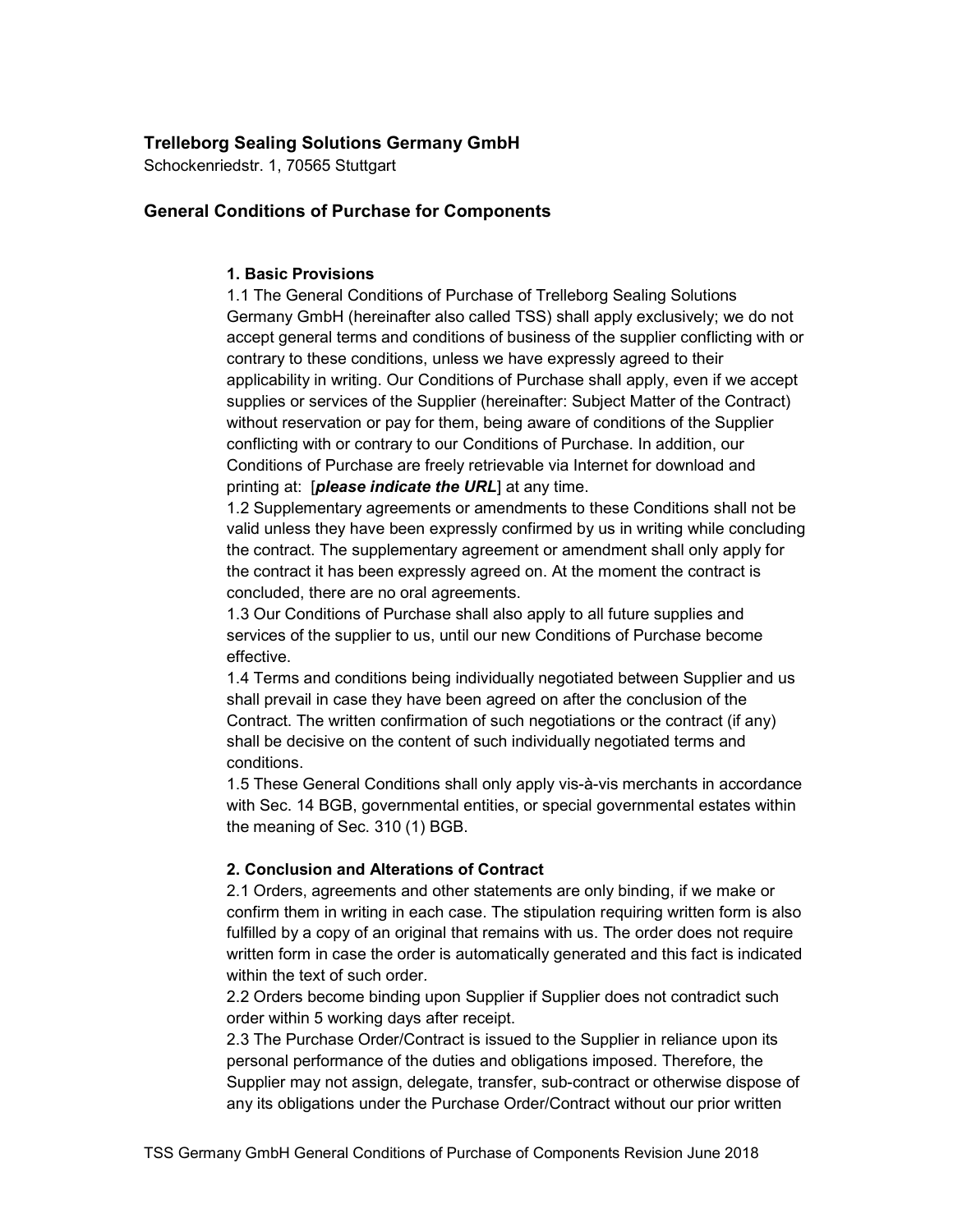consent.

### 3. Prices/Place of Performance

3.1 The agreed prices are fixed prices "ex works" (EXW) and they include packing but, should the question arise, the relevant value added tax has to be added, if nothing else is stated in the order. Regarding the interpretation of trade terms (e.g. EXW), Incoterms 2010 shall apply. The Supplier has to make the goods available in time, taking into consideration the time for loading and shipping that has to be coordinated with the forwarder.

3.2 Notwithstanding the trade terms stated in each case, the supplier bears in any case the risk of material damage until the acceptance of the goods by us or our agent at the place, where the goods have to be delivered according to the order (place of performance).

3.3 If not agreed otherwise, the invoice has to be paid within 90 days at the  $10<sup>th</sup>$ next month after the maturity of the remuneration claim and the receipt of both the invoice and the goods or, as the case may be, the performance of the service. The payment is made under reserve of invoice verification.

3.4 The descriptions in our orders and supply orders shall apply. The invoice has to be sent to TSS stating the invoice number and other reference characteristics; it shall not be attached to the consignment.

### 4. Impediments to Performance

4.1 If the goods cannot be delivered in time for reasons for which the Supplier is responsible, the shipping of the goods shall be effected on the fastest transport route accepted by TSS. The Supplier shall defray the extra costs, if any, resulting from a mode of shipping that differs from the order.

4.2 If the Supplier is hindered to fulfill the contract or believes to be so, he has to inform us about that in writing without undue delay, stating the reason and the expected duration of the hindrance.

4.3 The acceptance of the delayed supply or service without reservation is not deemed to be a waiver of damage claims that we are entitled to on account of the delayed delivery or performance of services.

4.4 Force majeure, labour disputes, operating troubles incurred through no fault of our own, administrative measures, and other unavoidable events entitle us – without prejudice to other rights – to cancel the contract wholly or partly, provided that they are of considerable duration and result in a considerable diminution of our requirements.

### 5. Delivery

5.1 Part consignments are, as a rule, inadmissible, unless they have been expressly permitted by us or if we can be reasonably expected to accept them. 5.2 As far as numbers of units, weights and measures are concerned, the data ascertained by us on the occasion of the examination of the goods received shall prevail, with the reservation of other evidence.

5.3 The date of production of the goods delivered to us may not differ from the date of delivery by more than 12 months unless otherwise agreed with TSS.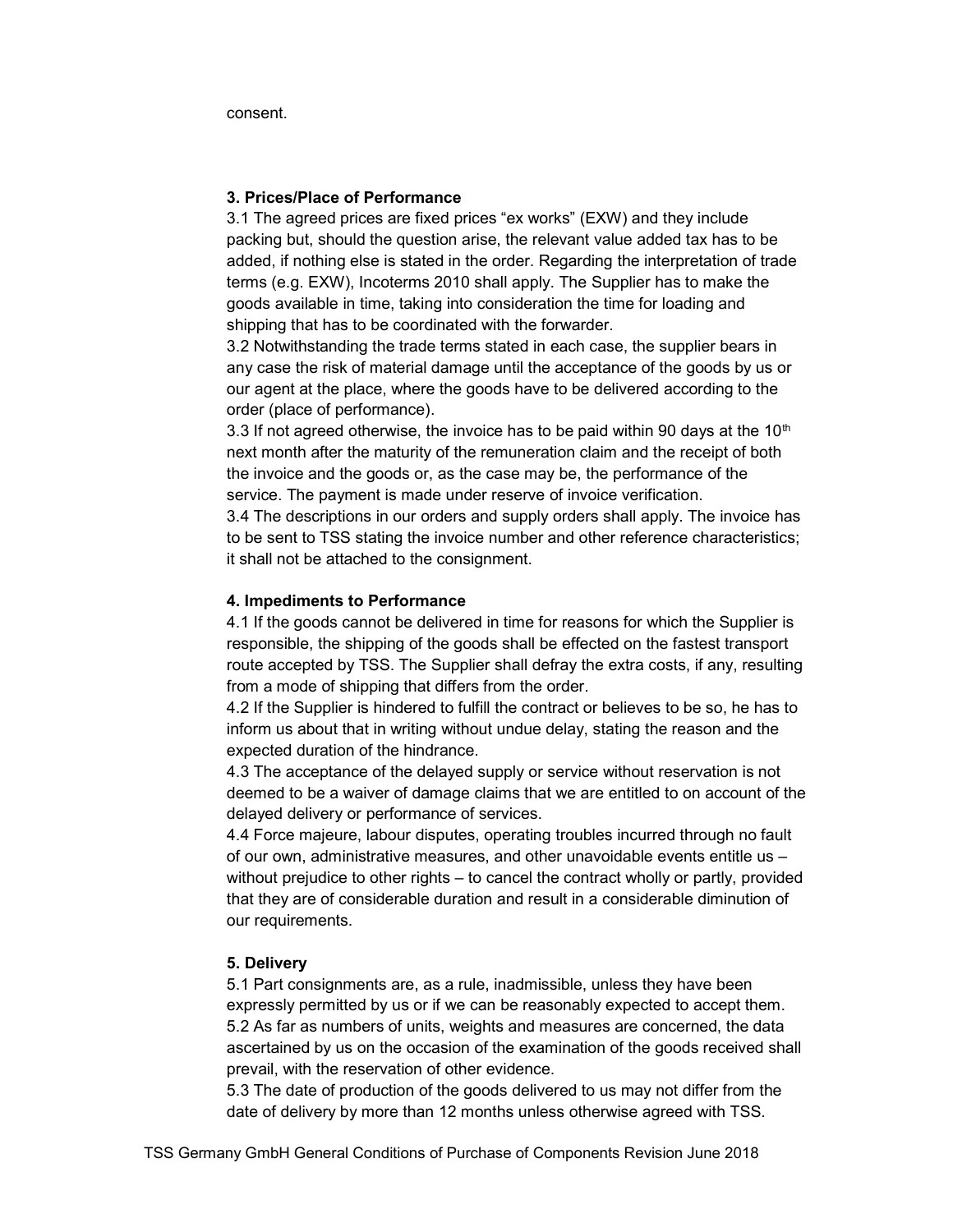# 6. Warranty Claims and Recourse/Quality Assurance System

6.1 In addition to any other express and implied warranties provided by law or otherwise, Supplier warrants to us that he has good and marketable title to the Goods and that the Goods shall be:

(I) new;

(II) free and clear of any and all liens and encumbrances;

(III) conform with all specifications, drawings, samples and other descriptions furnished by us or offered by Supplier;

(IV) free from all defects in design (to the extent designed by Supplier), workmanship and materials;

(V) be of merchantable quality;

(VI) be fit and sufficient for the purposes intended by us – to the extent known by Supplier;

(VII) conform to all applicable laws in the country of production and in the country in which Supplier effects delivery to us;

(VIII) do not infringe patents or other intellectual property rights of third parties.

6.2 TSS is obliged to examine the goods for possible defects and completeness. The notification of quality and/or quantity deviations is made in time, if it is sent off within a period of 10 working days after receipt of the goods in case of apparent defects or, in case of hidden defects, after the detection of the defects. 6.3 The legal provisions regarding material and legal imperfections in title shall apply, unless not otherwise determined in the following.

6.4 As a rule, Trelleborg Sealing Solutions has the right to choose the way of subsequent performance.

6.5 Should the Supplier not start with the correction of the defect without undue delay upon our request to remedy the defect, we shall have, in urgent cases, in particular in order to avert imminent danger or to prevent considerable damage, the right to take these measures ourselves or to have them taken by a third party at the Supplier's cost.

6.6 Unless otherwise expressly agreed the warranty claims for defects lapse 3 years after delivery of the Goods or the completion of Services.

6.7 The Supplier operates an objective quality assurance system for all goods and services, e.g. according to ISO 9001.

6.8 In case the Supplier delivers Goods or provides Services that infringe patents or other intellectual property rights of third parties, and such third parties raise claims against us, Supplier is obliged to indemnify us against such claims at first written request; we are not entitled – without Supplier's prior permission – to enter into any agreement with the third party, in particular to reach an amicable settlement. Supplier's indemnity shall cover all expenses that we incur following from or being in connection with such third parties' claims.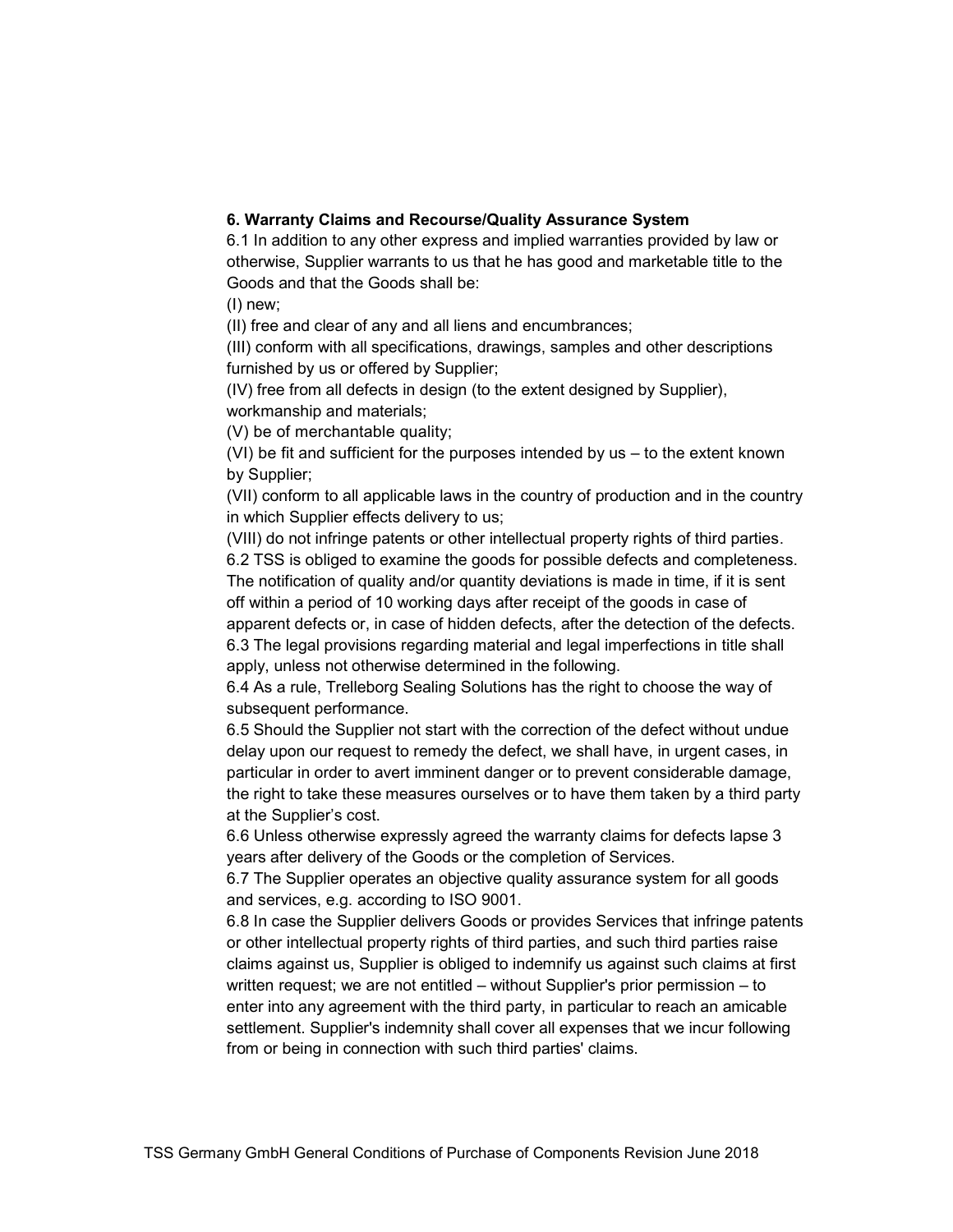### 7. Product Liability, Indemnity against Liability, Third Party Insurance

7.1 In case we are held liable on the basis of product liability provisions, the Supplier is obliged to indemnify us against such claims, if and as far as the damage has been caused by a defect of the subject matter of contract supplied by the Supplier. In cases of liability for fault, however, this shall only apply, if the Supplier is at fault. If the cause of the damage lies within the Supplier's sphere of responsibility, he shall bear the burden of proof insofar. In the aforesaid cases, the Supplier shall bear all costs and expenses, including the costs of a possible prosecution of an action or a return call. For the rest of it, the legal provisions shall apply.

7.2 Supplier shall maintain an insurance against product liability and return call costs with an insured amount of 5 million Euro each single case. In case that the yearly contract value is below  $\epsilon$  1 million, the insured amount shall be at least the yearly contract value multiplied by ten, max. 5 million Euro. Supplier agrees to furnish to us promptly upon request a certificate in English or German detailing the specific coverages that it carries for its general and products liability insurance (GLI/PL).

#### 8. General Liability

8.1 Unless agreed otherwise Supplier shall be liable for all kinds of damages including but not limited to reimbursement of expenses and consequential losses, e.g. loss of production caused by breach of contract as far as claims against the Supplier arise from the contract on the basis of the CISG. The same applies mutatis mutandis in case the Supplier acts by duly authorized persons. 8.2 Supplier also shall be liable for all damages based on other claims including but not limited to claims arising from breach of contract, tort or breach of an obligation at the time of contracting (see § 311 BGB [German Civil Code]) in case Supplier acted wilfully or negligently. The same applies mutatis mutandis in case the Supplier acts by duly authorized persons. These limitations do not apply to any claim pursuant to the German Produkthaftungsgesetz.

8.3 We expressly reject any limitation as to the scope of the liability following from any standard terms used by Supplier. We also reject any limitation as to the amount of the damages.

#### 9. Drawings, Production Documents, Tools

9.1 Documents (e.g. drawings), equipment, models, tools, or other means of production or patterns, as provided by us, shall remain our property. They may only be used, copied or transmitted to third parties in order to allow the processing of the proposal and the execution of the order. After execution of the order, they have to be returned to us without undue delay and free of cost.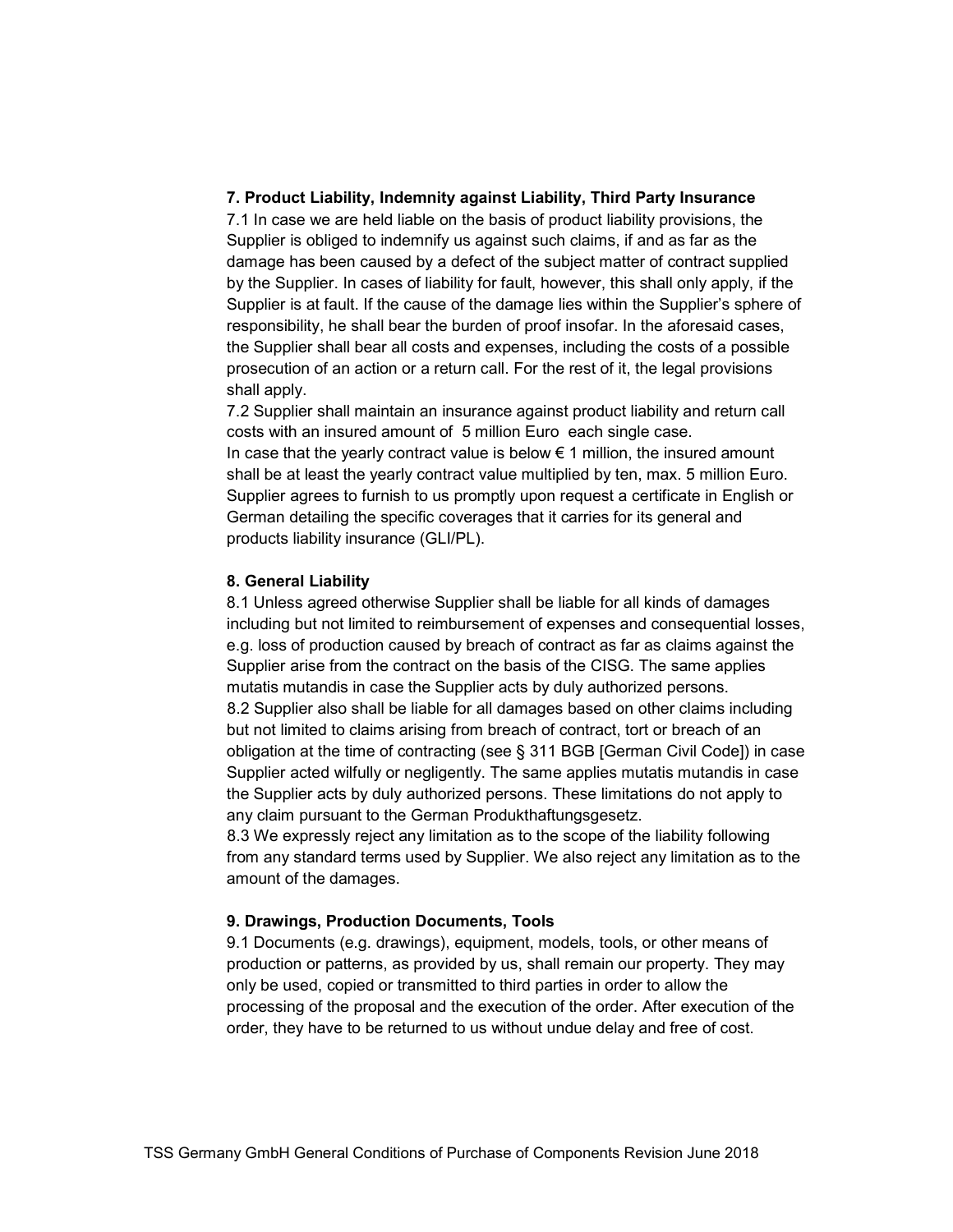9.2 We can require that all patterns (e.g. models, tools) and documents, which the Supplier uses for the execution, are left to us. The ownership of these models and documents shall pass to us after payment. We are, without special permission, entitled to use them, in case the Supplier is in delay, in order to bring about the result intended by the conclusion of the contract as well as to procure accessory equipment and to ensure maintenance and repair, later adjustments and the production of spare and reserve parts by us or by contractors, and may hand them over for such purposes. If necessary, the Supplier has to provide us with other information as well that is needed to reach the results intended by the conclusion of the contract.

### 10. Documents and Confidentiality

10.1 The Supplier shall maintain secrecy and confidentiality regarding all information about technical or business matters of our company. Such information shall not be revealed to third parties unless we have given our prior written consent. Supplier may only use any information provided by us to fulfill the contract.

 10.2 Without our prior written consent Supplier may not use the fact that he has a contractual relationship with us for promotional purposes.

 10.3 The Supplier has to safeguard all documents and databases that have become known to him in connection with the performance of the agreement against unauthorized persons taking notice. The Supplier is obliged to hand over to us all documents, including copies thereof, which he received in connection with the performance of the contract at the latest upon the termination of this contract.

10.4 The obligation to keep such secrecy shall not apply to information

- being common knowledge at the point in time this information was given to Supplier or
- that have become common knowledge without willful or negligent fault from Supplier or
- that were known by Supplier even before such information was transferred by us or
- that were given to Supplier by a third person and the Supplier has had no means to realize that this third person was violating its confidentiality duties or
- information or know-how was developed independent of any of our information by Supplier.

 10.5 This obligation shall continue after the termination of the contract for 5 years.

#### 11. Set-off

11. We expressly reject any limitation of the right of retention or the right to set-off both as provided by law.